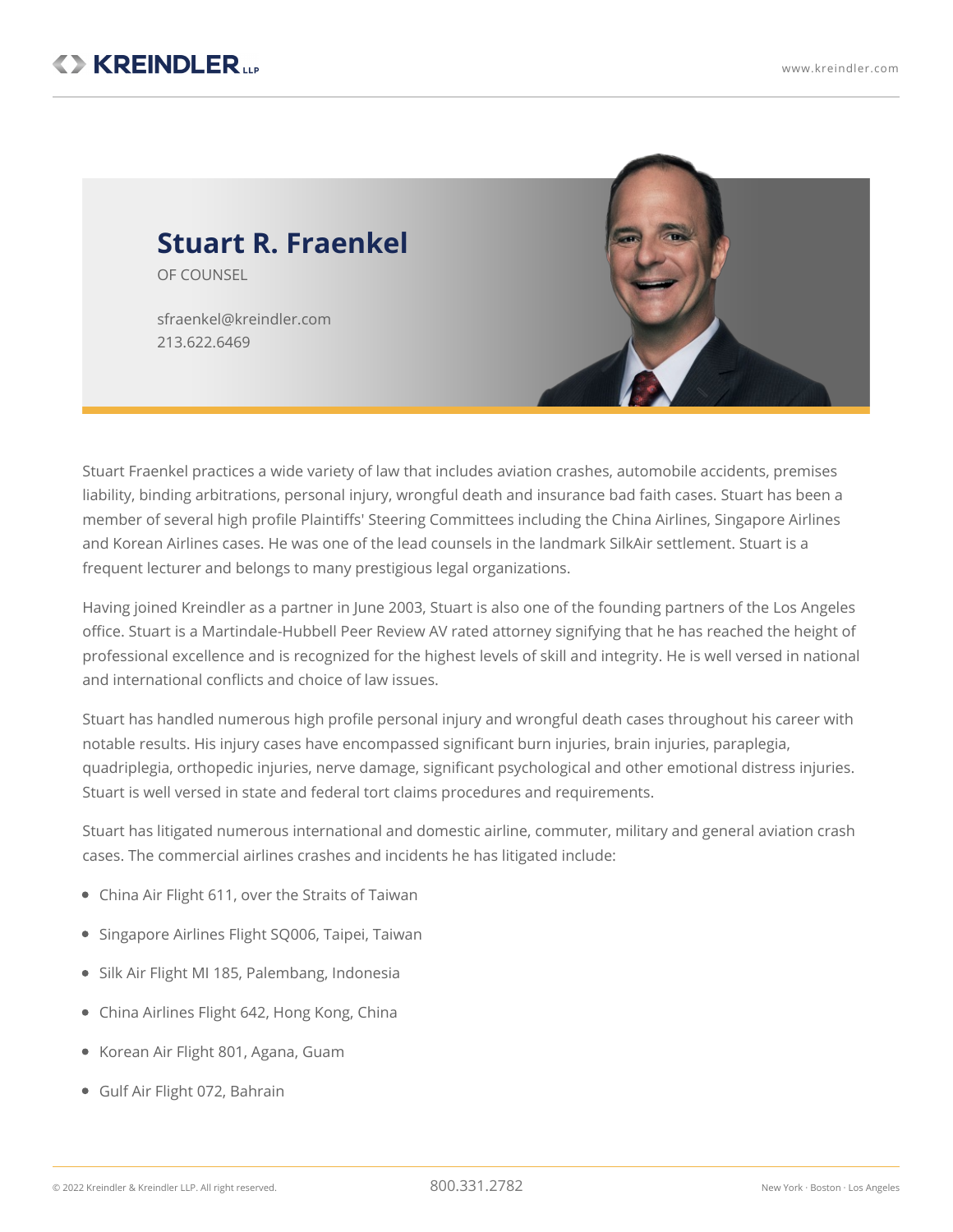# **<> KREINDLER...**

- TAESA Flight 725, Michoacan, Mexico
- Korean Air Flight 1533, Pohang, Korea
- Faucett Flight 251, Arequipa, Peru
- Aeroperú Flight 603, Ancon, Peru
- Millon Air, Manta, Ecuador

In the area of insurance bad faith, Stuart has litigated numerous first party bad faith actions in cases arising out of the failure of insurance companies to defend and/or indemnify its insured, as well as low-balling and fire loss.

Stuart is a member of the Los Angeles County Bar Association (LACBA) where he served on the Barristers Executive Committee, was the Barristers Secretary, and was a committee member on the Community Outreach, Continuing Legal Education, Children's Rights, Bench and Bar and Networking committees. He has participated in numerous Los Angeles County "Law Day" programs and served as Chair of the program in 1999 and was as a judge for the Annual Western Regional Finals Moot Court Competition. Stuart was appointed to and served as a Trustee on the Los Angeles County Bar Association's Board of Trustees, was a Board Member for the Los Angeles County Foundation, and was a Delegate for the Los Angeles County Bar Association Conference of Delegates. He has served as the Chair for the Lawyer Referral and Information Services, is a member of the Access to Justice committee, and acted as a Mentor for the LACBA Mentor/Mentee program. Stuart also serves on the Editorial Board for the Los Angeles Lawyer Magazine and is the co-founder of the LA Thursday Club, a legal and business related networking organization.

A member of the American Association for Justice (AAJ, formerly ATLA), Stuart was elected to and served as the Secretary/Treasurer, Vice Chair, Chair-Elect and Chair for the Aviation section and has been actively involved in coordinating the section's annual educational programs. He was also appointed to the AAJ Aviation Legislation Task Force and has served as the California State Delegate. Stuart serves on the both the International Relations and Public Relations Committees.

Stuart lectures frequently, having spoken at seminars, functions and educational programs such as AAJ/ATLA CLE events, ABA CLE events, Lorman CLE events, NBI CLE events, a Pacific Northwest Aviation and Insurance CLE event and a Lawyer Pilot Bar Association CLE event.

### **Practice Focus**

- Aviation Accidents
- Product Liabilities
- Maritime & Boating Accidents
- Wrongful Death
- Mass Torts

### **Education**

• Southwestern University School of Law, Los Angeles, CA